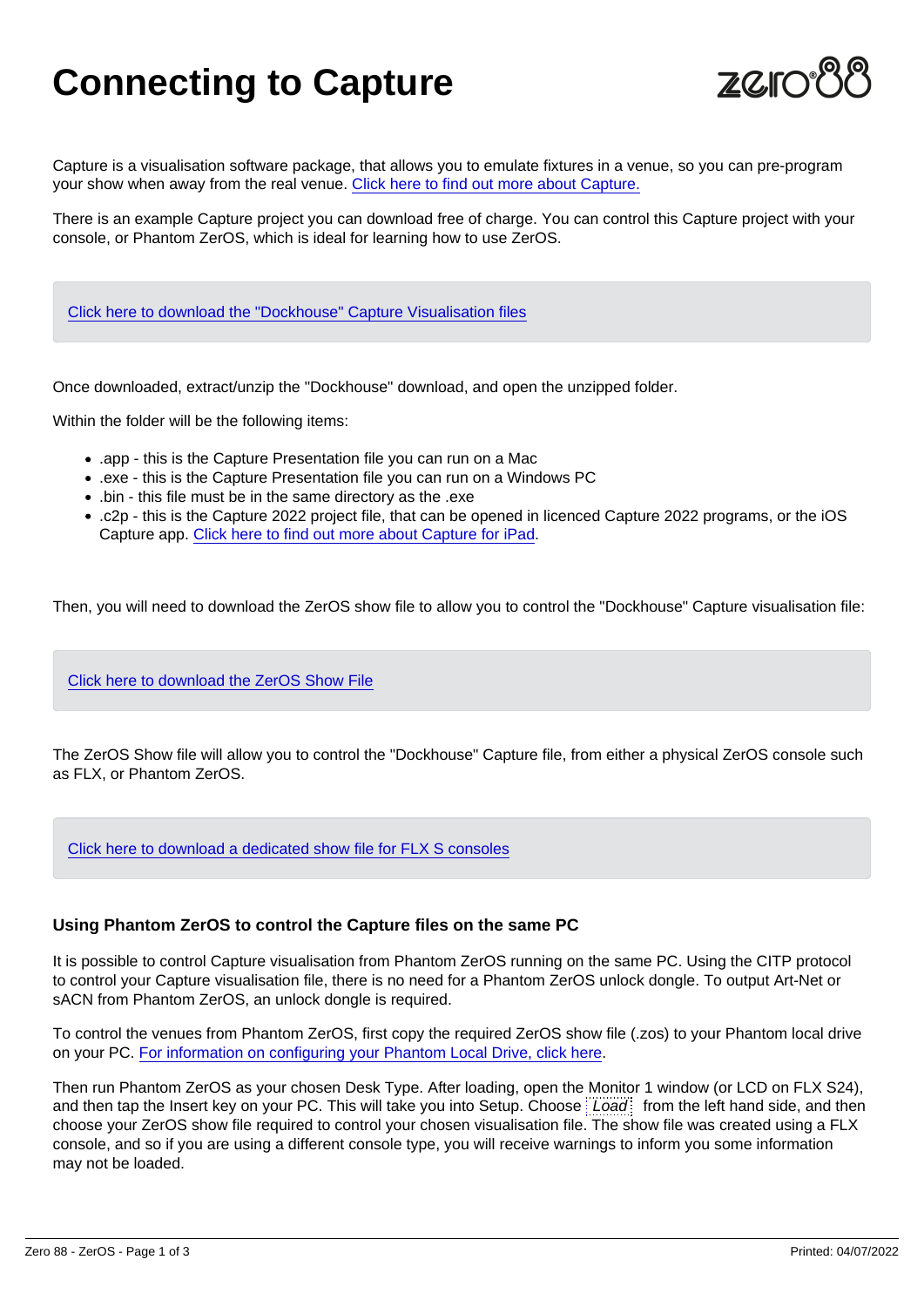After loading the show file, tap Insert again to take you into Setup, and then choose Universes . Under the CITP settings within the Universes tab, ensure that the CITP IP is set to use 127.0.0.1. This is the loopback IP address of your PC, allowing Phantom ZerOS to control Capture. There is no need for any other network settings (such as Art-Net or sACN) to be enabled. Then tap Insert again to save and close.

Then, run the Capture visualisation file.

Using Phantom ZerOS, you will then start to control the lights in your virtual venue in Capture. When fixtures are selected in either program, they will automatically be selected on the other software package too. In Capture, selected fixtures are highlighted in red.

## Controlling the Capture files running on a PC from a real console

By connecting your console to your PC over Ethernet, it is possible to control the Capture visualisation file. You can do this by directly connecting your console and laptop with a single Ethernet cable, or you can connect them together as part of a larger network.

Firstly, copy the ZerOS show file you have downloaded to a USB stick. Then plug this into your ZerOS console. On your ZerOS console, tap  $\boxed{\text{Setup}}$  ->  $\div$  Load  $\div$ , and choose the show file to load in. The show file was created using a FLX console, and so if you are using a different console type, you will receive warnings to inform you some information may not be loaded.

If you wish to connect your ZerOS console and PC directly using a standard Ethernet cable, you will need to change the IP address of your PC to be able to communicate with your console.

The ZerOS show files use CITP to communicate to Capture. They have been preconfigured with the CITP IP address of 10.1.1.88, and a subnet of 255.0.0.0.

To save reconfiguring both your PC and console, you can therefore change your PC's IP address to be within range of the CITP IP of the console, for example, you could use the following IP on your PC:

IP Address: 10.1.1.10 Subnet Mask: 255.0.0.0

Then, run the Capture visualisation file.

You should find you are controlling your virtual venue in Capture from your ZerOS console. When fixtures are selected in either program, they will automatically be selected on the other system too. In Capture, selected fixtures are highlighted in red.

If you are having difficulty, you may need to configure your Windows Firewall settings. To do this tap the Windows Key (Start), and type "Allow an app through Windows Firewall". Windows should find the relevant Control Panel article, for you to press Enter to go to. Then click "Change Settings" from the top, and if your Capture file is not listed, click "Allow another app". If it is listed, ensure it is ticked to have permission. If you are still having difficulty, try running the Capture visualisation as administrator.

[To find out how to configure your PC's Ethernet IP, click here.](/manuals/zeros/networking/windows-ip-configuration)

Watch the ZerOS & Capture training session here...